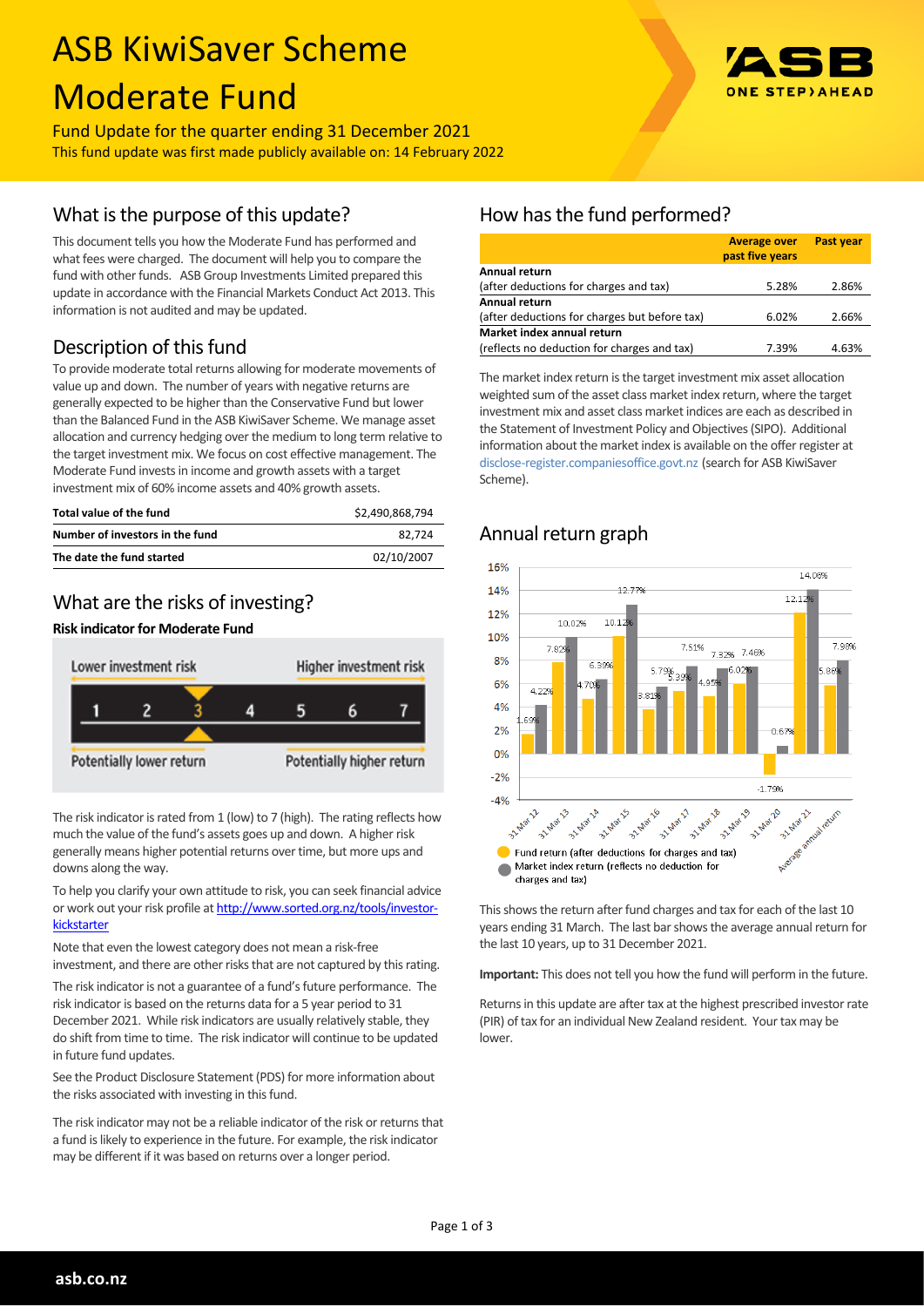# What fees are investors charged?

Investors in the Moderate Fund are charged fund charges. In the year to 31 March 2021 these were:

|                                             | % of net asset value       |
|---------------------------------------------|----------------------------|
| Total fund charges <sup>1</sup>             | 0.60%                      |
| Which are made up of:                       |                            |
| Total management and administration charges | 0.60%                      |
| Including:                                  |                            |
| Manager's basic fee                         | 0.60%                      |
| Other management and administration charges | 0.00%                      |
| <b>Total performance-based fees</b>         | 0.00%                      |
| Other charges                               | Dollar amount per investor |
| Membership fees <sup>2</sup>                | \$30.00                    |

*<sup>1</sup>Currently no GST or other tax is payable on the fees.*

*<sup>2</sup>The membership fee was removed from 28 September 2021. Prior to its removal it was charged at \$2.50 per month, in arrears.*

Investors may also be charged individual action fees for specific actions or decisions (for example, for withdrawing from or switching funds). These fees are not currently charged for the fund.

Small differences in fees and charges can have a big impact on your investment over the long term.

## Example of how this applies to an investor

Jason had \$10,000 in the fund at the start of the year and did not make any further contributions. At the end of the year, Jason received a return after fund charges were deducted of \$286.00 (that is 2.86% of his initial \$10,000). Jason also paid \$30.00 in other charges. This gives Jason a total return after tax of \$256.00 for the year.

## What does the fund invest in?

#### **Actual investment mix**

This shows the types of assets that the fund invests in.



#### **Target investment mix**

This shows the mix of assets that the fund generally intends to invest in.

| Cash and cash equivalents    | 8.00%  |
|------------------------------|--------|
| New Zealand fixed interest   | 26.00% |
| International fixed interest | 26.00% |
| Australasian equities        | 16.00% |
| International equities       | 22.00% |
| Listed property              | 0.00%  |
| Unlisted property            | 0.00%  |
| Commodities                  | 0.00%  |
| Other <sup>^</sup>           | 2.00%  |

#### **Currency hedging**

As at 31 December 2021 the fund's exposure to assets denominated in foreign currencies was 52%, of which 75% was hedged. This means the fund's unhedged foreign currency exposure was 13% of the net asset value of the fund. More information on our currency hedging policy can be found in the SIPO on the offer register at disclose-register.companiesoffice.govt.nz (search for ASB KiwiSaver Scheme).